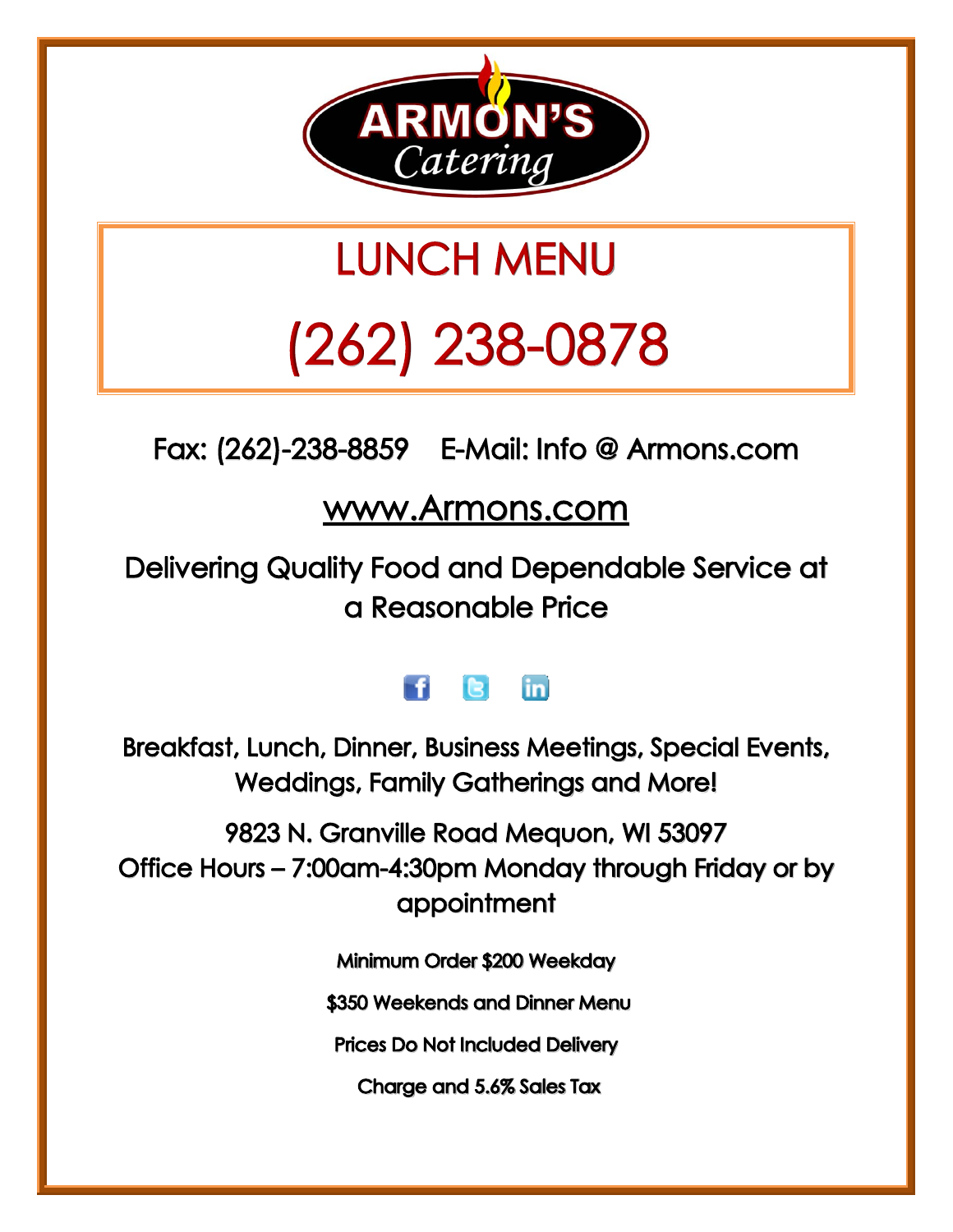

## **CHICKEN ENTRÉE OPTIONS**

Chicken entrées are served with one hot side, and salad

#### **Chicken Stir Fry \$10.95**

Chicken strips, Asian vegetables, sweet chili-teriyaki sauce

#### **Chicken Scaloppini \$10.95**

Chicken cutlets dusted in seasoned flour, mushroom-white wine sauce

#### **Chicken Picatta \$10.95**

Breaded or grilled chicken, lemon-caper and white wine sauce

#### **Chicken Marsala \$10.95**

Breaded or grilled chicken, creamy mushroom-marsala sauce

#### **Chicken Laredo \$10.95**

Chicken strips, BBQ sauce, crumbled bacon, mushrooms, cheddar-jack cheese

#### **Chicken Parmesan \$10.95**

Breaded or grilled chicken, homemade marinara, parmesan cheese, spaghetti as hot side **\*Eggplant Parmesan \$9.95**

#### **BBQ Roasted or Fried Chicken \$11.95**

Herb marinated, roasted chicken in our sweet bbq glaze or buttermilk breaded and lightly fried

#### **\*Chicken Crepes \$14.95**

Diced Chicken, spinach, sun dried tomatoes, mushrooms, onions and parmesan wrapped in homemade crepes and topped with alfredo sauce **\*Vegetarian also available\***

#### **Pecan Chicken \$11.95**

Pecan crusted chicken, baked and topped with romesco sauce

#### **Caprese Chicken \$10.95**

Chicken breast, baked and topped with tomato, fresh mozzarella and basil pesto

#### **Chicken Cordon Bleu \$11.95**

Stuffed with ham and Swiss, lightly breaded, parmesan-cream sauce

#### **Pesto Chicken \$10.95**

Chicken strips, pesto-cream sauce, roasted red peppers, parmesan cheese

#### **Stuffed Chicken Florentine \$13.95**

Stuffed with spinach, mushrooms, red peppers and parmesan cheese in a stewed tomato sauce

#### **Sizzlin' Chicken Skewers \$12.95**

Chicken, pineapple, zucchini, onions, bell peppers, "sizzlin'" sweet chili- bbq glaze

#### **Chicken Saltimbocca \$13.95**

Breaded chicken, prosciutto and fresh sage, topped with basil-buerre blanc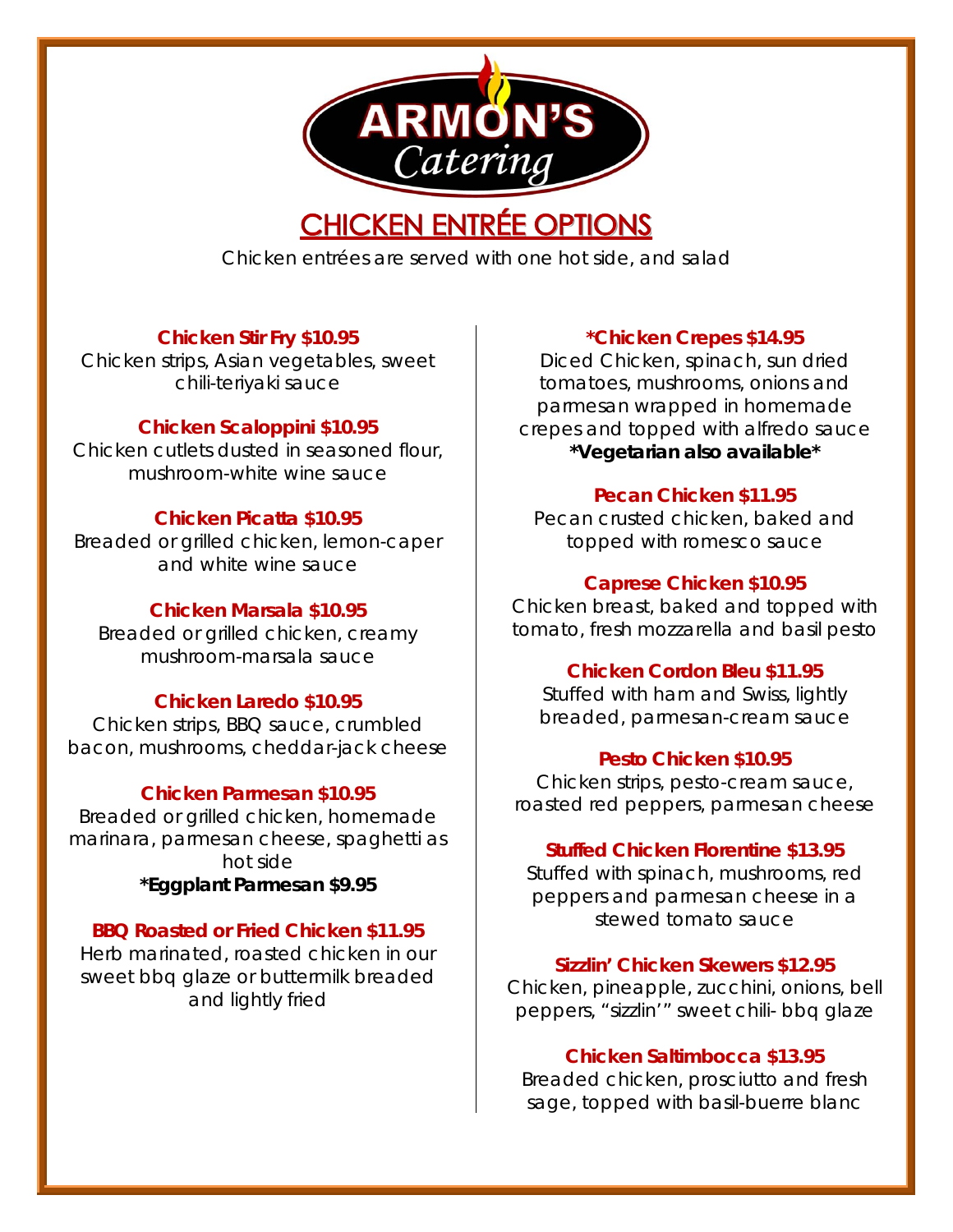

## BEEF, PORK AND SEAFOOD ENTRÉE OPTIONS

Entrées are served with one hot side, salad, Breadsticks or sandwich buns

#### **Hot Express \$9.95**

Hot sliced, baked ham or turkey breast served with homemade gravy

**Choose 2 \$11.95**

#### **Meatloaf \$10.95**

Beef meatloaf, sautéed mushrooms, onions and homemade gravy

#### **Pork Scaloppini \$9.95 Beef Scaloppini \$11.95**

Cutlets of pork loin or beef, dusted in seasoned flour, mushroom-white wine sauce

#### **Beef Stroganoff \$10.95**

Tenderloin tips, mushroom-stroganoff sauce, egg noodles as hot side

#### **Roast Beef \$11.95**

Slow roasted and sliced chuck roast, served with homemade gravy

#### **Pot Roast \$11.95**

Slow cooked chuck roast, roasted carrots, baby red potatoes and homemade gravy

#### **Mongolian Beef \$12.95**

Thin sliced flank steak, broccoli, red peppers, onions, sweet soy glaze

#### **Roasted Pork Loin \$9.95**

Slow roasted pork loin, sautéed portobello mushrooms, caramelized onions and balsamic-cream sauce

#### **Sizzlin' Beef Skewers \$14.95**

Flank steak, zucchini, squash, onions, bell peppers, "sizzlin'" sweet chili- bbq glaze

#### **Grilled Beef Tenderloin \$13.95**

6oz sliced and grilled beef tenderloin with natural au jus **7oz - \$16.95**

#### **BBQ Baby Back Ribs \$15.95**

1/3 rack, slow roasted bbq ribs **Add roasted chicken, fried chicken or grilled chicken breasts \$5.00/Per Person**

#### **Parmesan Crusted Tilapia \$10.95**

6oz tilapia filet coated parmesan-bread crumbs, topped with romesco sauce

#### **Fish Fry \$11.95**

Baked or beer battered cod served with tartar sauce and lemons

#### **Sizzlin' Shrimp Skewers \$11.95**

5 Jumbo shrimp, pineapple, bell peppers, onions, "sizzlin'" sweet chili-bbq glaze

#### **Baked Salmon \$14.95**

5oz atlantic salmon, citrus burre-blanc

#### **Stuffed Salmon \$18.95**

Atlantic salmon, lump crab, cream cheese, red peppers, caramelized onions and breadcrumbs served on a bed of dill rice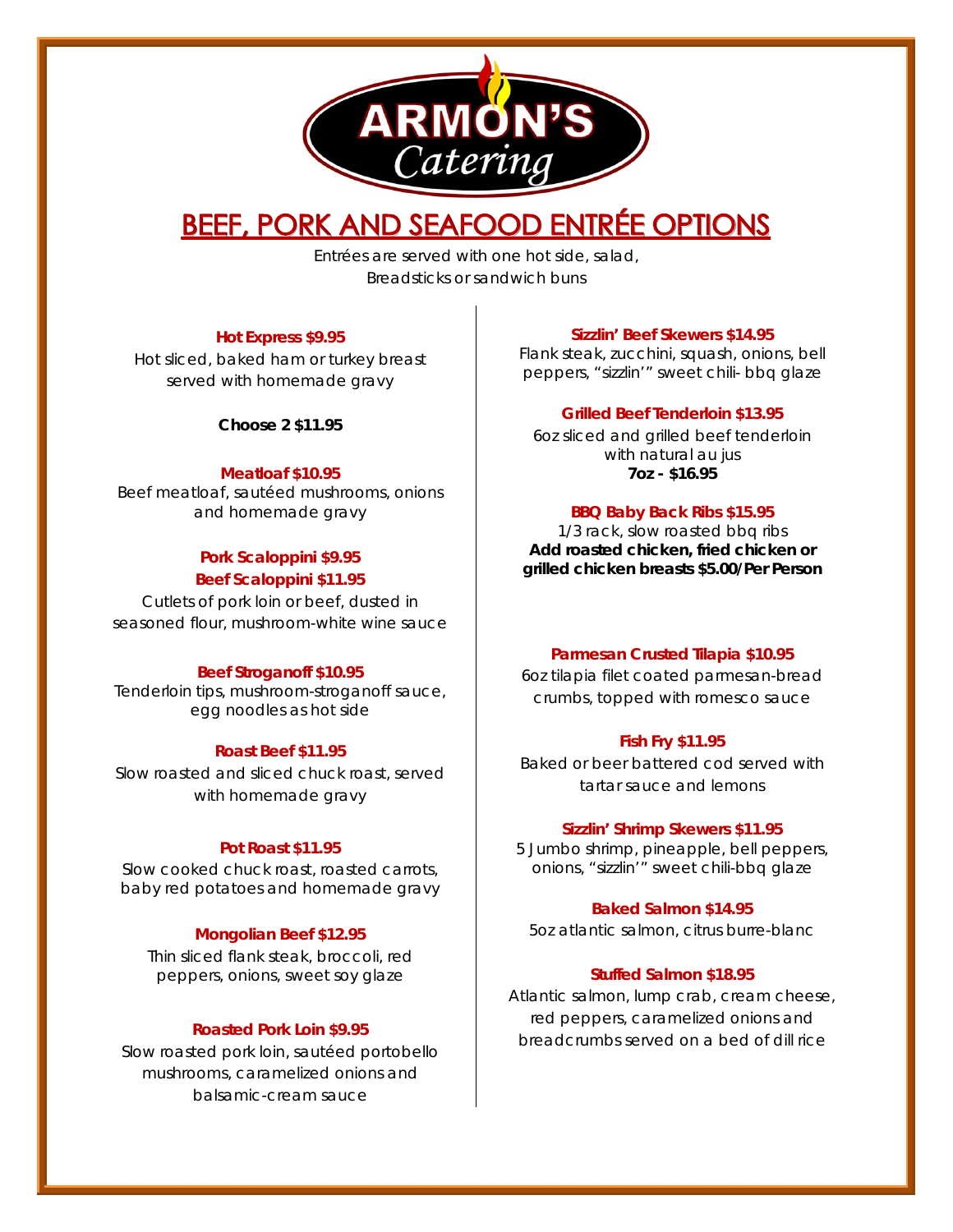

#### **\*Pasta Buffet \$8.95**

Penne pasta with marinara and meatballs and Pasta Primavara with alfredo and roasted vegetables, served with breadsticks

#### **Add chicken \$1.50 Add shrimp \$3.00**

#### **Chicken Diablo \$8.95**

Penne pasta, chicken, sausage, mushrooms, tomatoes, spicy Alfredo, breadsticks, salad

#### **\*Lasagna Buffet \$8.95**

Choice of homemade beef, vegetable or eggplant lasagna, breadsticks, choice of salad **Choice of Two \$9.95**

#### **\*Baked Potato Buffet \$7.95**

Jumbo potato, cheesy broccoli, chili, bacon bits, cheese, chives, butter, sour cream and rolls **Add ground beef or chicken \$2.00 Shrimp \$3.00**

#### **\*Chef Salad Buffet \$8.95**

Lettuce mix, choice of diced ham and turkey or chicken breast strips, Trays of cheese, eggs, croutons and celery, tomatoes, cucumbers, mushrooms, peas, carrots and dinner rolls **Add Fruit Tray - Small \$30/Large \$50 Add Soup of the Day - \$45/15 People Add Mini Sandwiches - \$45/15** 

#### **\*Picnic and Tailgate Buffet \$9.95**

Choice of burgers, turkey burgers, veggie burgers, brats, chicken breast or pulled pork lettuce, tomato, pickles, cheese, buns, condiments, potato chips, salad **Choice of Three \$12.95 Choice of Tow \$10.95**

#### **Cold Deli Buffet \$8.95**

Sliced turkey, ham, roast beef or salami (choose 2), bread and sandwich buns, sliced cheeses, condiments, lettuce, tomatoes, pickles, potato

> chips, choice of salad **Choice of 3 \$9.95 Add Fruit Tray - Small \$35/Large \$55 Add Soup of the Day - \$45/15 People Add Relish \$35**

#### **BBQ Pulled Pork OR Chicken Buffet \$8.95**

Homemade pulled pork and chicken, bbq sauce, Kaiser Rolls, choice of salad and potato chips **Choice of Two \$9.95**

#### **Italian Beef Sandwich Buffet \$10.95**

Thin sliced beef, peppers and onions, au jus, giardinara, Swiss cheese, hoagie rolls, choice of salad and Swiss cheese, potato chips

#### **Chicken Breast Sandwich Buffet \$9.95**

Choice of herb marinated, bbq, teriyaki or buffalo, sandwich buns, condiments, lettuce, tomato, pickles, choice of salad, potato chips

#### **\*Assorted Wraps \$8.95**

Chicken Caesar, chicken bacon ranch, roast beef, blackberry turkey, turkey and cheddar, ham and swiss, caprese or roasted vegetable in flour, whole wheat or sun dried tomato tortilla, with potato chips and choice of salad **Choice of Three \$10.95**

#### **\*Assorted Sandwiches \$8.95**

Assorted ham, turkey and roast beef on sourdough, wheat and multi grain with cheddar, swiss and pepper jack cheese (Choose 2) Served with condiments, potato chips, choice of salad **Choice of Three \$10.95**

#### **\*Box Lunch \$10.95**

Turkey, roast beef, ham, tuna salad, chicken salad or veggie sandwich, (Choose two) with bag of chips, pickle, condiments, cookie **Choice of Three \$12.95**

#### **\*Deluxe Box Lunch \$12.95**

Chicken breast with roasted red peppers, basil pesto and cheese/ Roast beef with caramelized onions, horseradish aioli and cheese/ or roasted veggies with romesco sauce. (Choose 2) Choice of fruit or pasta salad, bag of chips, pickle, condiments, and cookies **Choice of Three \$14.95 Add Green Salad, Fruit or Pasta Salad \$4.00**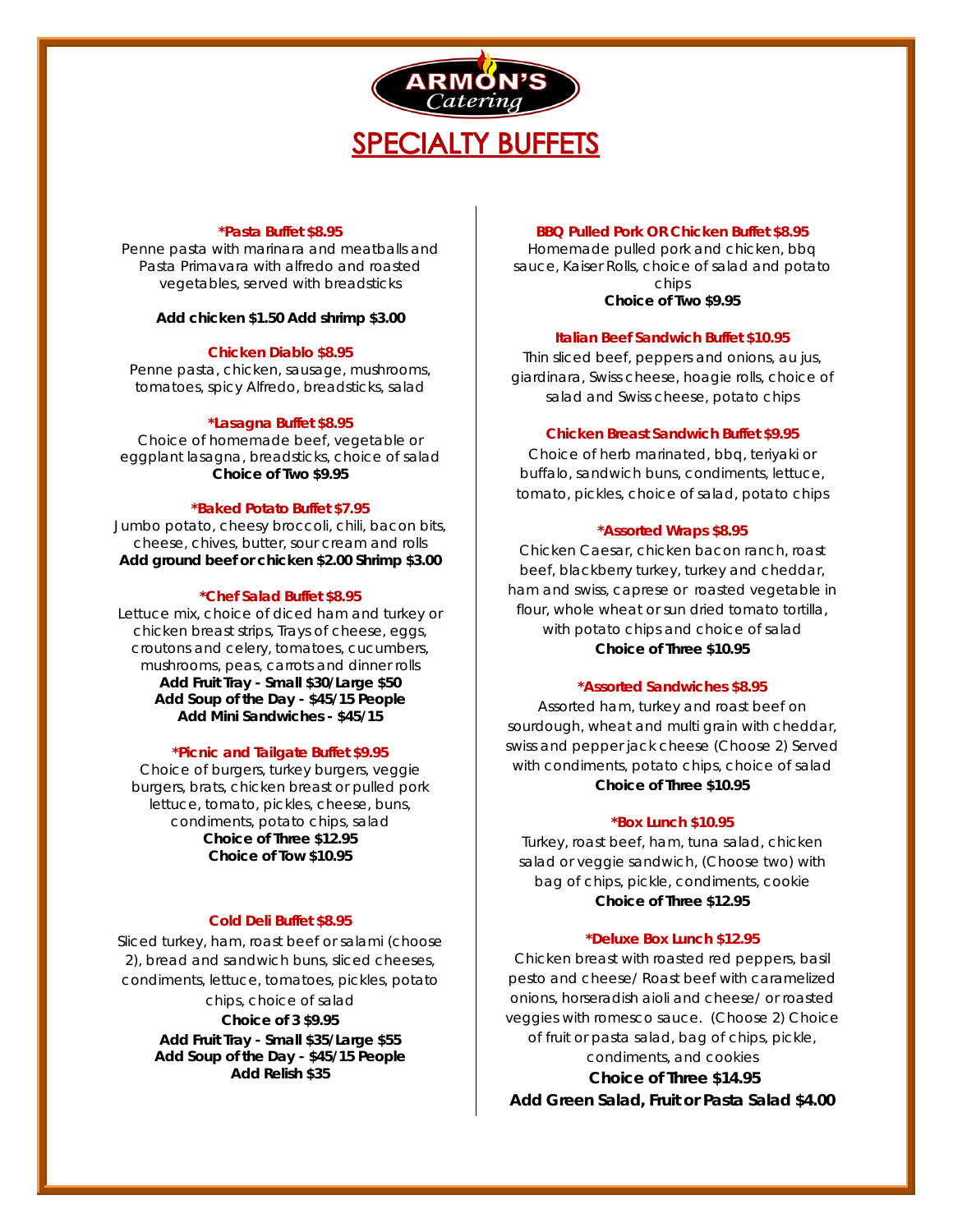

### **MEXICAN ENTREES**

Served with beans, Spanish rice and tortilla chips

#### **\*Enchilada Bar \$7.95**

Choice of chicken, beef or veggie. Served with homemade salsa, sour cream and homemade guacamole  **Choice of two \$8.95 Choice of three \$9.95**

#### **Chicken Taco Bar \$8.95**

Seasoned ground beef and diced chicken, served with tray of shredded lettuce, diced tomatoes, cheese and black olives with sour cream, homemade salsa, corn and flour tortillas **Steak, Pork or Fish Tacos add \$3.00 each Additional items (more than 2) \$2.00 each**

#### **Beef & Chicken Taco Bar \$9.95**

#### **Chicken Fajita Bar \$11.95**

Seasoned chicken with sautéed onions, green and red peppers, corn and flour tortillas, tray of cheese, lettuce and tomatoes with sour cream, homemade salsa and guacamole **Chicken and Steak \$13.95**

### **Mexican a La Cart**

Taco Dip \$35/Small \$55/Large Fresh Homemade Guacamole \$8.95/16oz Fresh Homemade Salsa \$5.95/16oz Corn and Black Bean Salsa \$6.95/16oz Chili de Arbol Salsa \$6.95/16oz Tomatillo Salsa \$7.95/16oz Southwest Green Salad \$30/Small \$45/Large

## **Vegetarian Options**

**Menu Items marked with (\*) also vegetarian**

#### **Roasted Vegetable Ravioli \$8.95**

Spinach ravioli stuffed with zucchini, squash, bell peppers, caramelized onion and fontina cheese, topped with parmesan-cream sauce

#### **Stuffed Zucchini \$8.95**

Half Zucchini stuffed with bell pepper, mushrooms, onions, celery and parmesan

**Roasted Tomato and Eggplant \$10.95** Roasted eggplant, tomatoes, caramelized onions and yellow peas

## **BREAKFAST MENU**

#### **\*Deluxe Continental Breakfast \$7.95**

Assorted breakfast pastries (bagels, muffins, danishes) cream cheese, assorted juices or yogurt, granola bars, fresh fruit platter

#### **Hot Breakfast Sandwiches \$9.95**

English muffins with egg, bacon and cheese Croissant with egg, canadian bacon and cheese. Bagels with egg, sausage and cheese or English muffin with egg, turkey sausage and cheese Served with Breakfast potatoes, fresh fruit platter, assorted juices or yogurt **Choice of Three \$12.95 Choice of Two \$10.95**

#### **All American \$10.95**

Scrambled eggs, bacon, sausage, turkey sausage or ham (choose 2), breakfast potatoes, toast with jelly, fresh fruit platter, assorted juices or yogurt

### **Breakfast a La Cart**

Coffee \$25/Carafe Hard Boiled Eggs \$18/Dozen Lox Platter \$45/Tray Omelets (Ham and Cheddar, Veggie or Choice of Cheese) \$50/10 Pancakes \$20/12 \$40/24 French Toast \$20/12 \$40/24 Pan of Thick Bacon \$40/24 Pan of Sausage (regular or turkey) \$35/24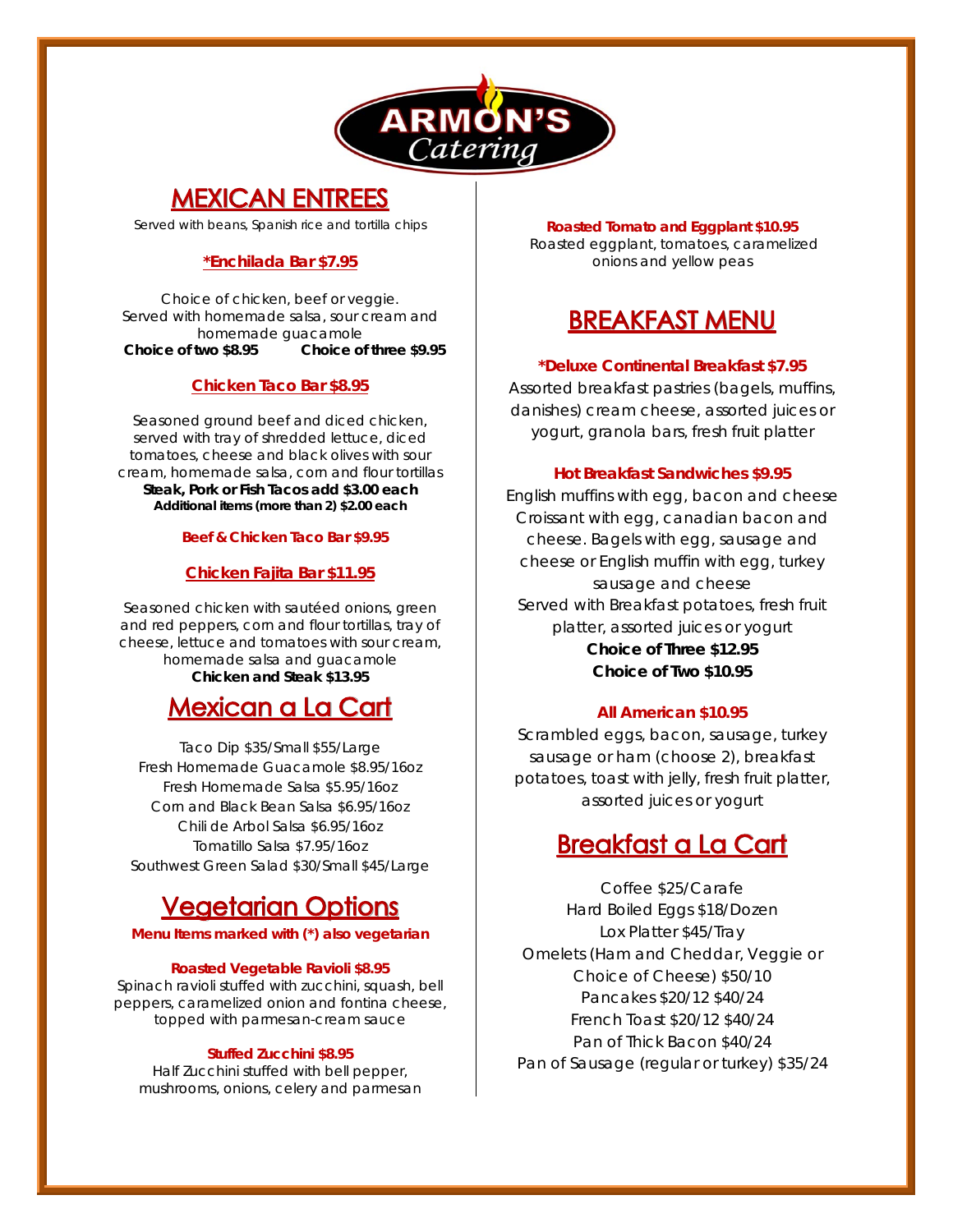



Entrées over \$9.95 subject to additional charge Additional Sides \$2.00 each

**Light Combo Buffet \$12.95** Choose any two entrées, one hot side, and salad

#### **Standard Combo Buffet \$14.95**

Choose any two entrées, two hot side, and salad

#### **Executive Combo Buffet \$18.95**

Choose any three entrées, two hot sides, and salad

## **Boxed Lunch Catering**

**Cold Boxed Lunches: \$9.95** Choice of sub sandwiches or wraps with potato chips, cookies, and condiment.

**Hot Boxed Options**

**Choice of One Entree + One Hot Side starting from \$10.95 Choice of Two Entree + One Hot Side starting from \$12.95**

*(Each additional hot side \$2.00 per person)*

**Side Salad: Individually packed salad with dressing \$4.00**

**Dinner Rolls + Butter Cup \$1.00**

**Most of menu items can be customized in boxed format.**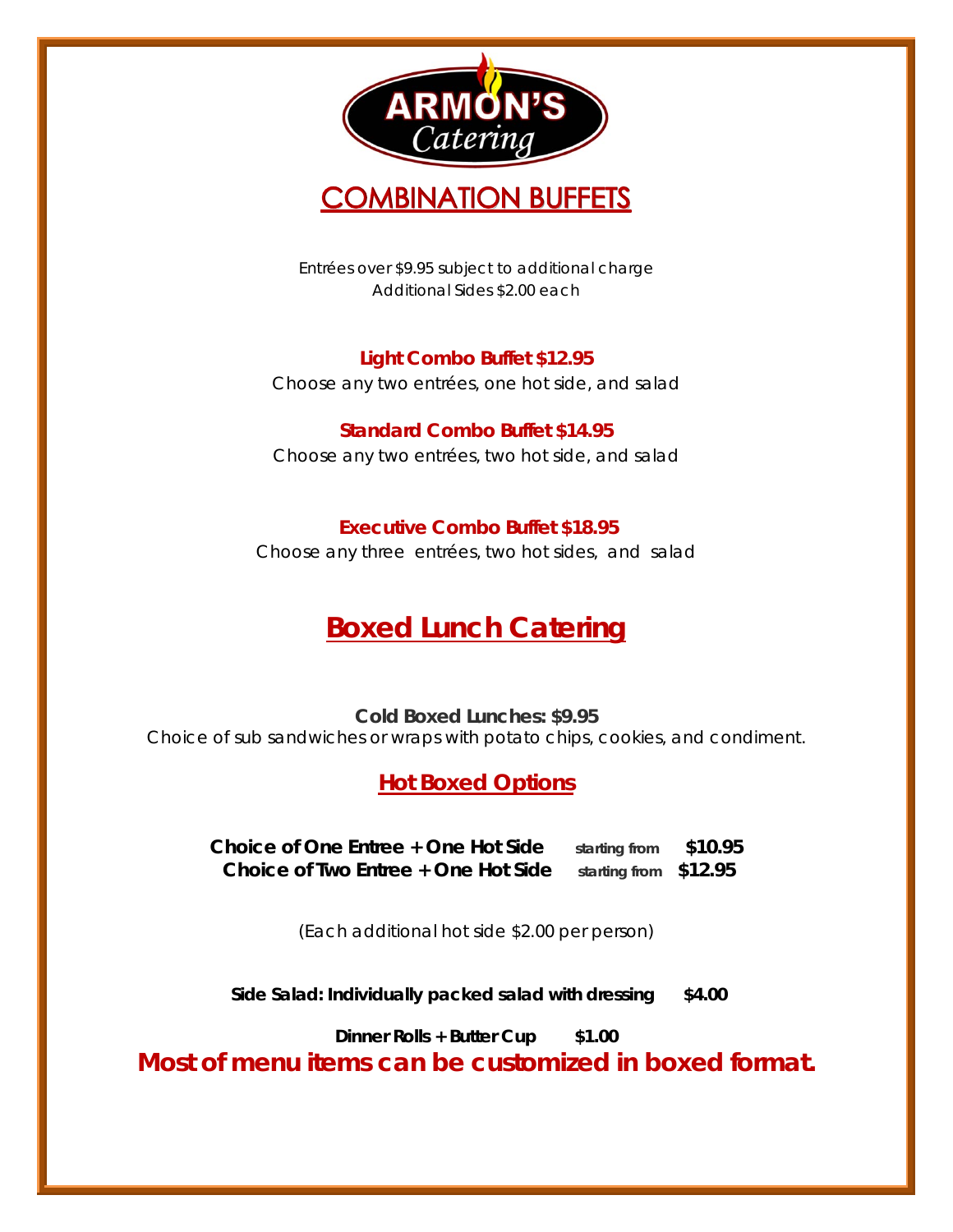

## **SIDE DISH SELECTIONS**

**Additional or a `la Cart sides \$35/small (serves 10-15) \$75/Large (Serves 20-25)**

### **HOT SIDES**

Rice Pilaf Parmesan Baby Red Potatoes Basmati White or Herb Rice Seasoned Mashed Potatoes Green Bean Almondine Steamed Vegetable Medley Parmesan Risotto Au Gratin Potatoes Roasted Vegetables **(add \$5/Small \$10/Large)**

#### Glazed Carrots Baked Beans Cheesy Broccoli and Cauliflower Buttered Corn Macaroni and Cheese Scalloped Potatoes Whipped Sweet Potatoes Roasted Root Vegetables Asparagus **(add \$5/Small \$10/Large)**

### **SOUPS**

#### **Soups are \$45/pan (serves 15 people)**

Chicken Noodle Tomato Basil Bisque Cream of Chicken and Rice Clam Chowder

## **COLD SIDES**

#### **Additional Cold Side \$35/Small (serves 10-15) \$45/Large (serves 20-25)**

Rotini and Vegetable Salad Creamy Coleslaw Asian Coleslaw Potato Salad Beet and Goat Cheese Salad Cheese Tortellini Salad

Ramen Noodle Salad Tomato and Cucumber Salad Caprese Pasta Salad BLT Pasta Salad Marinated Vegetable Salad Corn and Black Bean Salad

## **SALADS**

#### **Additional Salads \$35/Small (serves 10-15) \$45/Large (serves 20-25)**

Garden Salad Caesar Salad Baby Spinach Salad Spring mix Salad

Greek Salad Italian Salad Caprese Salad Southwest Salad

**Dressings: Ranch, French, Italian, Balsamic, Caesar, Greek, Raspberry Vinaigrette.**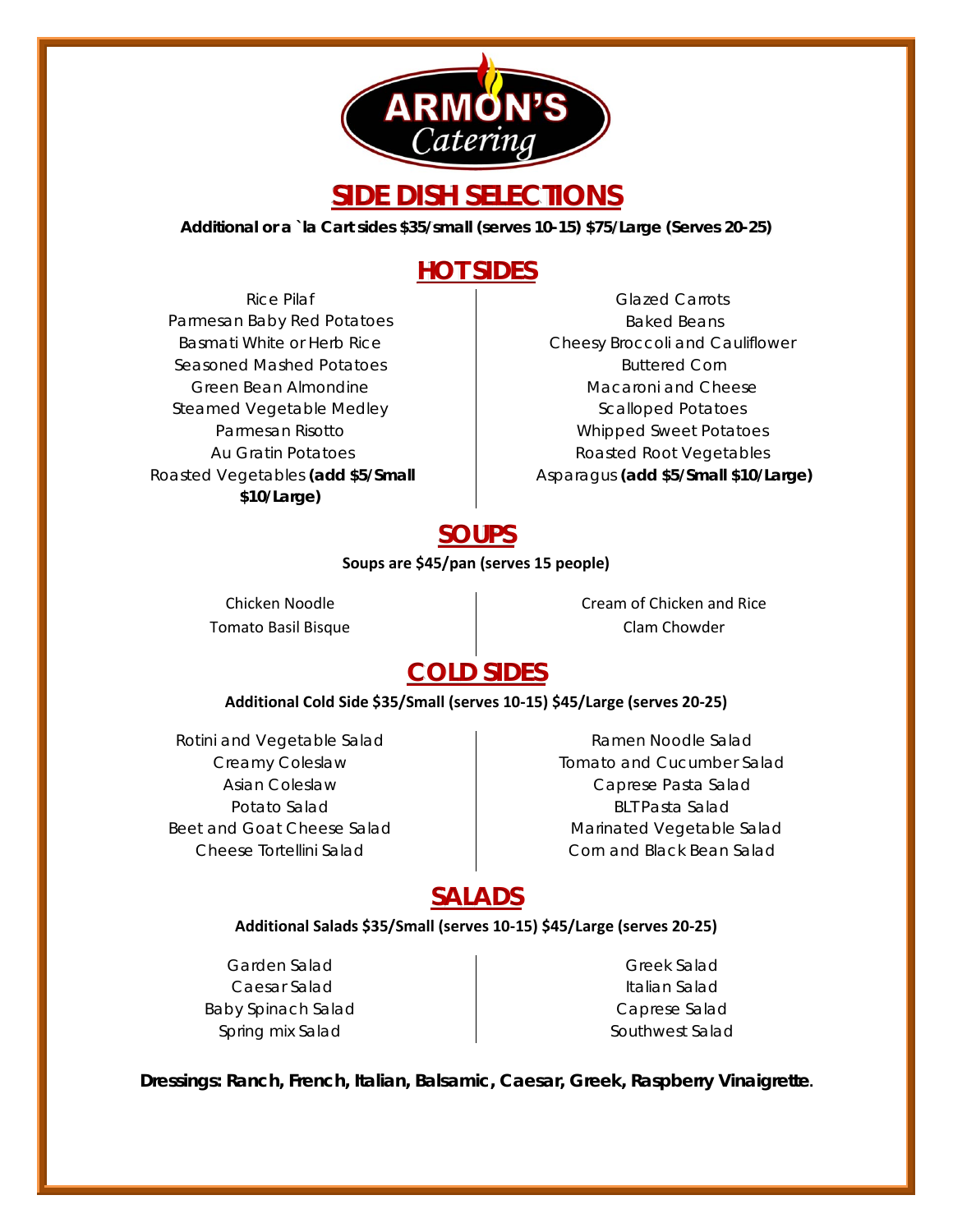

## A LA CART HORS D'OEURVRES

**See our banquet menu for full list of Hors D`oeurves options**

\_\_\_\_\_\_\_\_\_\_\_\_\_\_\_\_\_\_\_\_\_\_\_\_\_\_\_\_\_\_\_\_\_\_\_\_\_\_\_\_\_\_\_\_\_\_\_\_\_\_\_\_\_\_\_\_\_\_\_\_\_\_\_\_\_\_\_\_\_\_\_\_\_\_\_\_\_\_\_\_\_\_\_\_\_\_\_\_\_\_\_\_\_

### **Cold Hors D'oeurves**

**Fruit Tray** – **Small \$35/Large \$55**

**Veggie Tray** – **Small \$35/Large \$55**

**Jumbo Shrimp Cocktail with Cocktail Sauce Small (2lb) \$45/Large (4lb) \$85**

> **Miniature Ham, Beef and Turkey Sandwiches - \$60/15**

**Cheese and Sausage Tray with Crackers Small \$35/Large \$55**

**Tabbouleh Salad** –**\$35/4lb**

**Bruschetta with Homemade Crostini Tray \$45**

**Hummus with Toasted Pita** – **\$35**

**Antipasto Tray \$55**

## **DESSERTS**

**Petite Dessert Tray** (Cheesecakes, cream puffs, assorted tarts, éclairs, dessert bars) **Small \$25 (Serves 15-20) Large \$50 (Serves 25-35)**

**Gourmet Dessert Tray** (Chocolate cake, carrot cake, tiramisu) **Small \$45 (Serves 10) Large \$65 (Serves 15)** **Hot Hors D'oeurves** 

**Chicken Wings with Celery and Ranch Small (5 Pounds) \$50/Large (10 Pounds) \$95** (Buffalo, BBQ or Sizzlin')

> **Baked Spinach and Artichoke Dip With Toasted Pita – \$55 (1/2 Pan)**

#### **Quesadillas**

Chicken, Beef, Pork or Vegetarian with Roasted bell peppers, onions, black beans and cheddar-jack cheese **16 Pieces \$35/32 Pieces \$65**

> **Meatballs** – **(1/2 Pan) \$50 (BBQ or Marinara)**

**Mini Burgers** 2oz Burgers, Slider Buns, Cheese Tray, **Condiments \$45/12 \$75/25 \$85/24**

## **BEVERAGES**

**Assorted Soft Drinks and Bottled Water \$1.00 (Coke Products)**

**Assorted Juices \$1.50**

**Coffee \$25/Container**